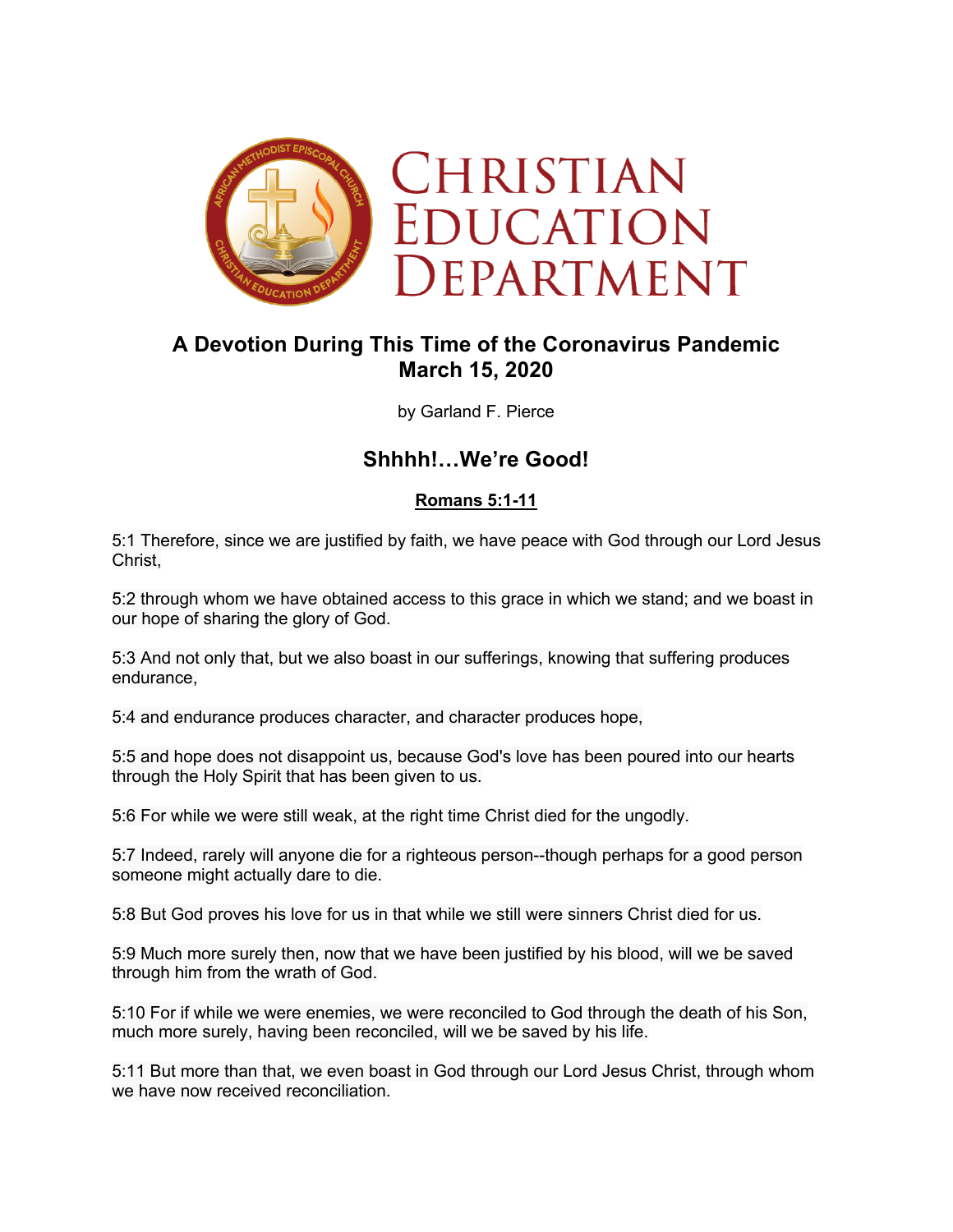He was a young father with young children. He was probably younger than he should have been when he had them. He had made some mistakes and some missteps along the way; but, he had changed and was trying to do the best he could to be a good father and provider. With limited resources, skills, and options, many days seemed only filled with struggle; but, he held on and he kept the faith. He had just gotten home from work and picked the kids up from the neighbor's. It had just gotten dark. Thankfully, the neighbor feed them and helped them with their homework. All he had to do was to get them ready for school the next day and then ready for bed.

As soon as they had gotten into the apartment, the shooting outside started. It seemed that this night would be another one of those nights when the rival gangs would use the apartment complex as their battlefield with the residents as potential casualties of war. The children screamed and began to cry when bullets came crashing through the living room window and glass showered the room. This young father grabbed them close to him and to the floor. As they cried, he said quietly but confidently, *"Shhhh…We're good!"* One questioned why the shooting seemed so regular. Another asked if they really would be alright. The smallest asked if help was on the way. To each, he quietly responded, *"Shhhh!...We're good!"* This young father's response was not one regarding morality. For certain his children possessed child-like innocence in some regard; but, they clearly had to grow up sooner than ideal because of some of the things they had witnessed and experienced. Nor was his response one of denial; he knew he was raising his children in a war zone. *"Shhhh!...We're good!"* was an affirmation of faith and of hope in an apparently hopeless situation.

We are hearing a lot of noise during this declared pandemic. It is coming at us like rapid fire crashing through our normal routines, our daily habits and practices. Hoaxes and conspiracy theories abound; it is hard to separate fact from lies. It feels like all is at risk—our lives, our health, our financial well-being, our family, our churches, our communities, our world. Will we be alright? Is help, is an end to all this on the way? *"Shhh!...We're good!"*

The young community of Christ-followers no longer had to worry about Saul persecuting the church; but, that didn't mean that the church and individual Christians didn't still live with danger and uncertainty. Paul, formerly Saul, writes to the Christian community in Rome in the midst of this time of uncertainly to affirm that their salvation and their safety is in Christ. He says to them, "we have peace with God through our Lord Jesus Christ, through whom we have obtained access to this grace in which we stand; and we boast in our hope of sharing the glory of God. And not only that, but we also boast in our sufferings, knowing that suffering produces endurance, and endurance produces character, and character produces hope, and hope does not disappoint us, because God's love has been poured into our hearts through the Holy Spirit that has been given to us. In the midst of the noise of a busy metropolis and competing theories, philosophies, and approaches and the violence and threats to well-being and survival, Paul says, *"Shhh!...We're good!"* His also is not a statement of morality for while we were yet sinners, CHRIST died for US! Nor is his a denial of suffering; he seeks to find purpose in the midst of suffering. His is an affirmation of faith and hope; hope does not disappoint us. God's love has been poured and is being poured into our hearts and all over us. Uncertainty exists; potential threat to health and life and all that we have come to know, frankly still exists; but, in spite of all and beyond all—God's love and care is with us. God pulls us in close in times just like these—when we are asked to refrain from touching and hugging. *Shhhh!*…take a moment to be quiet and still, blocking out the noise around you. *Shhhh!*...try to feel God's presence. *Shhhh!*....try to feel God's pulling you in close, saying, *"Shhh!....We're good!"*